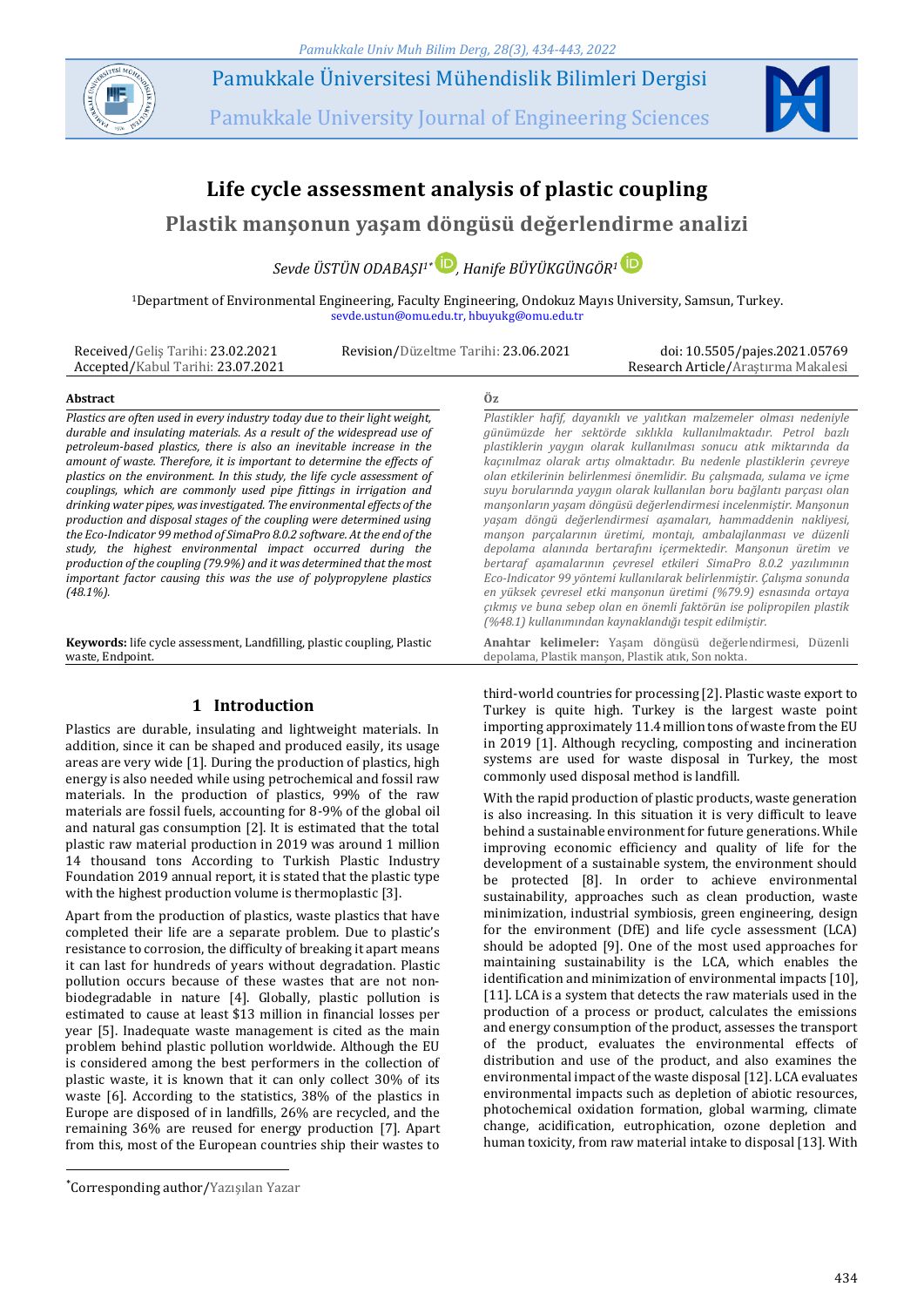this approach, it is ensured that the environmental effects of the products or processes are correctly interpreted. LCA is a method of identifying impacts through modeling and can be used to guide process improvement [14]. A typical LCA study consists of four parts: Goal and scope, life cycle inventory analysis, life cycle impact analysis (LCIA), and interpretation [15]. The system boundaries of LCA studies are named according to the stage at which they end and begin. Obtaining the raw material: the cradle, the stage in which the raw material is shipped to the factory: the door, and the disposal of the product after its final use: the grave [13]. During the LCA in the transportation of raw materials, the production, use and disposal of the product stages; potential cradle-to-grave impacts of the product or process during its life-time, natural resources, emissions into the air, water and soil, energy consumption and their environmental status are assessed [15],[16].

The logic of life cycle thinking is not dependent on a single environmental parameter. It focuses on solving problems by developing a holistic and analytical system [17]. This assessment is a decision-making aid rather than an absolute decision-making tool in environmentally friendly choice of products and processes [18]. Such a system makes cooperation between all stakeholders of the product or process compulsory. In this context, it is necessary to consider LCA along with issues such as clean production, industrial ecology, risk assessment, technological developments, environmental impact assessment, and product management [17]. This is why LCA is not a single study, but rather a system that requires the study of common disciplines.

Plastic pipes and couplings used in the landscaping sector and drinking water network lines are preferred due to their elasticity and easy production, although they have much more significant greenhouse gas emissions compared to other material types. In a study by Recio et al. [19], greenhouse gas emissions and energy consumption of pipes made of different materials such as polyethylene, polyvinyl chloride, polypropylene, stereo casting and concrete were investigated. At the end of the study, considering the energy consumption and CO<sup>2</sup> emissions, it was determined that polyethylene and concrete could be the most suitable materials. Table 1 summarizes the LCA studies on piping systems.

Plastic couplings, which are produced by injection technology and provide connection of pipes, are frequently used in landscape sector and drinking water network lines. Due to the frequent use of the couplings and the raw material being plastic, the impact on the environment is high both in production and disposal. In order to determine the full environmental impacts, it is important to evaluate the life cycle of plastic couplings. For this purpose, in this study, the life cycle assessment of plastic couplings frequently used in water delivery and irrigation systems was investigated from cradle-to-grave and environmental effects were determined. As a result of the study, it is aimed to reinforce the role of fossil resources and energy in the production and disposal of the coupling by emphasizing the areas that need improvement. In addition, it is targeted to assist decision-makers in the environmental processes of the coupling and the use of alternative bio-based polymers has been suggested.

# **2 Material and method**

# **2.1 Goal and scope definition of LCA**

At this stage, the goal and scope are determined according to the intended applications and assumptions of the study. The purpose of the study is defined by the functional unit and system boundaries [24].

The aim of the study is to determine the environmental impact at the life cycle assessment of the coupling that is used to connect pipes. It is targeted to determine the environmental effects of a small connection piece, such as coupling and understanding its importance for the environment.

| Title                             | Software/Method  | Results                                                      | Reference |
|-----------------------------------|------------------|--------------------------------------------------------------|-----------|
| Combined MFA-LCA for analysis     | SimaPro/CML2002  | It has been determined that greenhouse gas emissions         |           |
| of wastewater pipeline networks   |                  | have an effect during the production and manufacture         | [20]      |
| Life cycle sustainability         | SimaPro 7.1/Eco- | At the end of the study, they decided that the PVC pipe was  |           |
| assessment (LCSA) for selection   | indicator 99     | the most environmentally and financially feasible.           | $[21]$    |
| of sewer pipe materials           |                  |                                                              |           |
| Environmental life cycle analysis | SimaPro 8/TRACI  | As a result of the study, reinforced concrete was            | $[22]$    |
| of pipe materials for sewer       |                  | determined as the most environmentally friendly material.    |           |
| systems                           |                  |                                                              |           |
| Environmental and economic life   | SimaPro 8/TRACI  | PEX pipes are less costly than copper pipes. According to    | [23]      |
| cycle assessment of PEX and       |                  | the results of the analysis, PEX pipe replaces the classical |           |
| copper plumbing systems: A case   |                  | copper pipe in terms of environmental impacts.               |           |
| study                             |                  |                                                              |           |
| Life cycle assessment of pipes    | SimaPro          | Ductile iron was identified as the material with the highest | [24]      |
| and piping process in drinking    | 8/CML2002        | environmental impact during the production phase. In the     |           |
| water distribution to reduce      |                  | transport phase, fibro cement pipe was found to be the       |           |
| environmental impact              |                  | material with the highest environmental impact.              |           |
| Comparative life cycle            | SimaPro 8.5/Eco- | The results showed that all major indices of environmental   | $[25]$    |
| assessment of water supply        | Indicator 99     | impacts (except eutrophication index) were significantly     |           |
| pipes made from bamboo vs.        |                  | reduced when bamboo-winding composite pipes were             |           |
| polyvinyl chloride                |                  | used instead of polyvinyl chloride.                          |           |

Table 1. Previous studies using the LCA software program and different methods.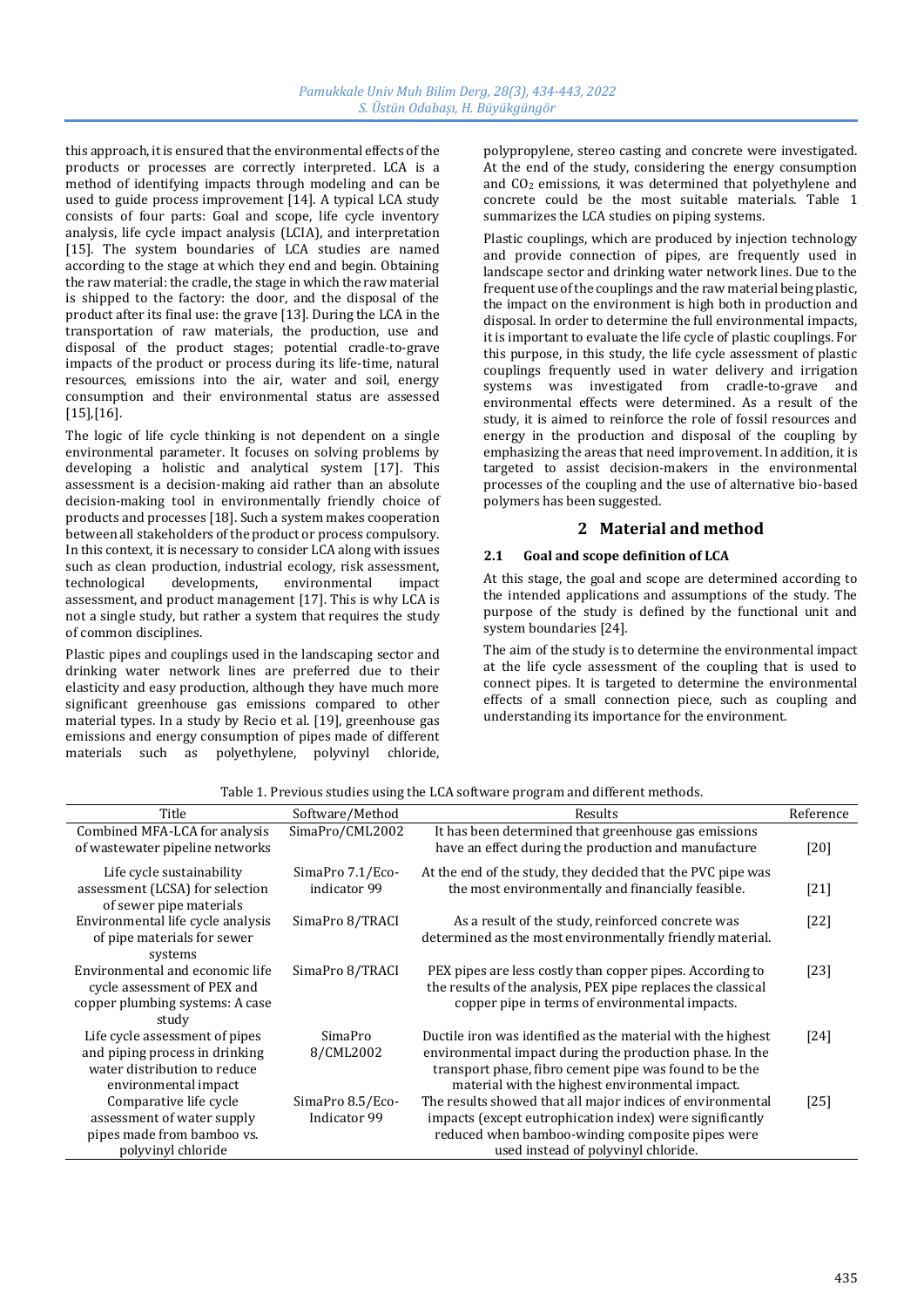#### **2.1.1 Functional unit**

The functional unit defines the basic function performed by the product or system and indicates the extent to which this function will be included in the planned LCA study [15].

The functional unit was selected as a product (coupling) in the study. A coupling diameter is 20x20 cm and consists of nine parts [26]. These parts are the nut, the pipe holder, the gasket holder, the o-ring and the coupling body. Two pieces are produced for each piece except for the coupling body. Three different types of plastic are used in the production of parts. The coupling body, nut and gasket holder parts are made of polypropylene (PP) plastic, the pipe holder part is made of high density polyethylene (HDPE) plastic, and the o-ring part is made of polyurethane (PU) plastic. Apart from the o-ring, in the production phase of the plastic parts the granular polymers are discharged into the plastic injection machines, melted at high temperature, and transferred into liquid form. The polymers in liquid form are then injected into the mold and finally passed through the cooling water to form solid plastic. Aside from the actual part that comes out of the mold, the remaining pieces of the mold, called runners, as well as the products that are determined to be defective, are collected and sent to the crushing machines for later use as raw material. Here, particles the size of very small granules are returned to the system. It is possible to use these plastics repeatedly. This is because polypropylene and high density polyethylene plastic is thermoplastic. For this reason, there is no waste formed in the system during the production phase and a 100% recycling rate is possible. The o-ring is a thermoset plastic, so the production method is different from the other parts. The raw polyurethane cut in strips is placed in a plastic molding machine and cooked. As the chemical structure of the plastic is changed during this process, the runner formed in the o-ring production and the defective products are not used again.

The end of-life is also included in the assessment. The end-oflife disposal scenario of the plastic coupling was chosen as disposal at the landfill.

#### **2.1.2 Boundaries**

This study assessed the life cycle of one coupling, production and disposal phase after use. As a scenario of the disposal phase, disposal in landfill is selected. Information on system boundaries is shown in Figure 1.



Figure 1. System boundaries.

The manufacturing phase of the coupling includes transporting the raw material to the facility, manufacturing the coupling parts, assembling these parts, carrying out the quality control

of the produced products, and packaging the products. Transportation of the raw material to be used in production is road transportation. Energy usage data related to the transport of raw material to the factory is entered into the inventory of the program. During the production of the raw material, plastic injection molding machines are used and these machines use electrical energy. In the production of o-rings, the recycling of defective products and gaps formed during production is not possible. Therefore, up to 10% of the input raw material is formed as solid waste. It is sent for use as an asphalt additive in these wastes. This part is not included in the waste scenario. Wastewater and air emissions are not produced during production. After the production of the coupling parts is completed, assembly of these parts is performed by workers in the factory. Therefore, there is no energy consumption. After the assembly of the coupling is completed, the quality of the product is checked. Quality control is carried out by factory workers. For this reason, energy use is not a concern and there is no emission to the environment. Since these parts are included in the production stage, they are introduced into the program. The products that pass the quality check come to the packaging section. When packaging is done, the couplings are first placed in the plastic bags. Low density polyethylene plastic is used as the packaging material of the plastic bags. There are 25 couplings in one bag. The bags are then placed inside the parcels. Corrugated cardboard is used as packaging material for the parcels. There are 18 plastic bags in one parcel. No energy is used because packaging is done by workers. Packaging materials and quantities are entered into the life cycle inventory. The products that have been packaged are sent out from the factory and sent to consumers. The products are sent to the consumer by road. At this point, the energy consumption data during transportation is entered into the inventory of the program. A waste scenario has been created for products that have been used by the consumer and can no longer be used. As a waste scenario, a landfill disposal method that is widely used in Turkey has been chosen.

### **2.2 Life cycle inventory analysis (LCI)**

This stage, which constitutes the second step of the LCA, includes the collection of input and output data including raw material usage, energy consumption, and emissions of the processes in the system [24]. The coupling's production data is from a factory in Samsun, Turkey [26], [27]. In addition, the electrical energy data used in the production of the coupling were obtained from the Turkish Electricity Transmission Company (TEIAS). Electrical data are explained in detail in section 2.2.1 and Table 3. In order to clarify the LCA inventory, the data included in the transportation of the raw material, production, installation and disposal are given in Table 2. After the input information is determined, the Ecoinvent database is used to determine the environmental effects of the resource consumption, waste and emissions of the processes. Ecoinvent is a universal database that provides numerous and reliable data (electricity, production processes, metals, transportation, waste management, etc.) [24]. SimaPro 8.0.1 software [28] containing database information from Ecoinvent (v 2.2) was used to evaluate the environmental impact of the coupling. Since the raw material is transported to the facility from a long distance (Izmir-Samsun, 1085 km), it is thought that it may have an impact on the environment.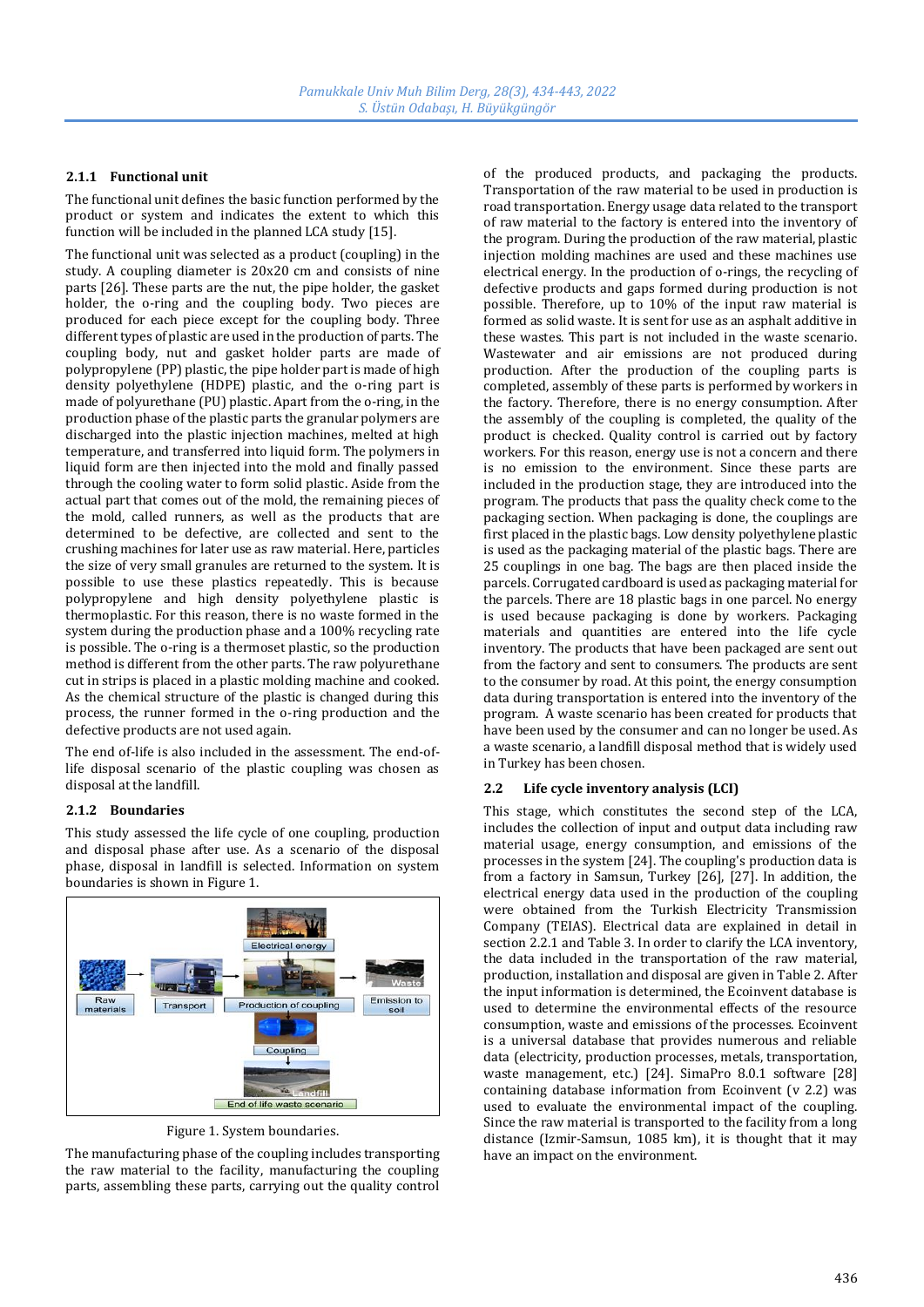| <b>Production Stage</b>                                                                              |                                                              |  |  |  |
|------------------------------------------------------------------------------------------------------|--------------------------------------------------------------|--|--|--|
| Parts of coupling/used raw material/amount(g)/transport distance (Lorry<br>16-32t, EURO4/RER U) (km) | Used energy (Electricity, medium voltage)                    |  |  |  |
| Nut/PP/15/1085                                                                                       | 0.041 kWh Electrical energy                                  |  |  |  |
| Gasket holder/PP/2.3/1085                                                                            | 0.003 kWh Electrical energy                                  |  |  |  |
| Coupling body /PP/23/1085                                                                            | 0.038 kWh Electrical energy                                  |  |  |  |
| Pipe holder/HDPE/2.67/1085                                                                           | 0.0058 kWh Electrical energy                                 |  |  |  |
| $0$ -ring/PU/1/1085                                                                                  | 0.005 kWh Electrical energy                                  |  |  |  |
| Packaging                                                                                            | Comment                                                      |  |  |  |
| Packaging film /LDPE/0.932                                                                           | Weight of 1 bag is 23 g.<br>There are 25 couplings in 1 bag. |  |  |  |
| Corrugated board/Recycling fibre/0.333                                                               | 1 box weight is 150 g.<br>There are 450 products in 1 box.   |  |  |  |
| Waste Disposal Stage                                                                                 |                                                              |  |  |  |
| Waste disposal scenario (Landfill/CH U)                                                              | Distance between consumer and landfill site<br>(km)          |  |  |  |
| Coupling<br>-Disposal-nut (%100)<br>-Disposal-gasket holder (%100)<br>-Disposal-coupling body (%100) | 20 (Transport, lorry, 3.5-7.5t, EURO3/RER U)                 |  |  |  |

Table 2. Production and end-of life scenario data of coupling.

The total weight of a 20 cm diameter coupling is 64.94 g, of which 30 g are nuts, 4.6 g are gasket holders, 5.34 g are pipe holders, 2 g are o-rings, and 23 g is coupling body. Electricity consumption (kWh) of the parts produced for coupling production is entered into the system. A total of 0.1476 kWh electrical energy is used for the production of one coupling. Since there is no energy consumption in the assembly and quality-control stages of the coupling, there is no environmental impact. However, these steps were entered into the system. Since the packaging material data used in the packaging of the coupling will have an environmental impact, they are entered into the system. The packaging film used for packaging one coupling is 0.932 g and the corrugated board weight is 0.333 g per coupling. Finally, the end-of-life scenario was created by determining the service life of the coupling at the customer as 50 years. The data-sets sanitary landfill/CH, disposal of the Ecoinvent database (version 2.2) were applied to represent the end-of life scenario of the product analyzed [29]. Road transport is selected during the transport of waste to the landfill and energy consumption data during transport is entered into the life cycle inventory. During transportation, the distance between the consumer and the landfill site was selected as 20 km.

-Disposal-pipe holder (%100) -Disposal-o-ring (%100)

### **2.2.1 Assumptions**

Raw material is considered for transportation to the factory by road in a truck with a capacity of 16-32 tons. Data related to the ratios of the resources used in electricity generation are provided by the Turkish Electricity Transmission Company (TEIAS). Table 3 lists the resources used in electricity generation in Turkey and their ratios. The data obtained from TEİAS is combined with the medium voltage power line profile data in the database of SimaPro 8.0.2 software and the data used in the program is created [30].

Table 3. Electrical energy sources and rates of Turkey (calculated from 2019 TEIAS programa) [30].

| <b>Energy Sources</b> | Contribution of Energy<br>Sources $(\%)$ |
|-----------------------|------------------------------------------|
| Natural gas           | 29                                       |
| Lignite               | 11                                       |
| Coal                  | 9.8                                      |
| Hydraulic energy      | 31                                       |
| Flue-oil              | 0.5                                      |
| Wind energy           | 8.3                                      |
| Solar energy          | 7.4                                      |
| Geothermal            | 1.7                                      |
| Biomass+waste heat    | 1.3                                      |
| Total                 | 100                                      |

<sup>a</sup>TEIAS: The transmission system operator of Turkey.

#### **2.3 Life cycle impact assessment (LCIA)**

In this phase of the LCA, the significance of the potential environmental impacts resulting from associating data generated using life cycle inventory results is assessed (ISO, 2006). In Table 1, it has been found that the CML2 Baseline 2000, Tool for Reduction ans Assessment of Chemical and Other Environmental Impacts (TRACI) and Eco-Indicator 99 (H) methods are widely used in the LCA literature studies on water systems. Acidification, eutrophication, land use, global warming, ozone layer depletion etc. effects are data characterized at the midpoint. Unlike the CML2 baseline 2000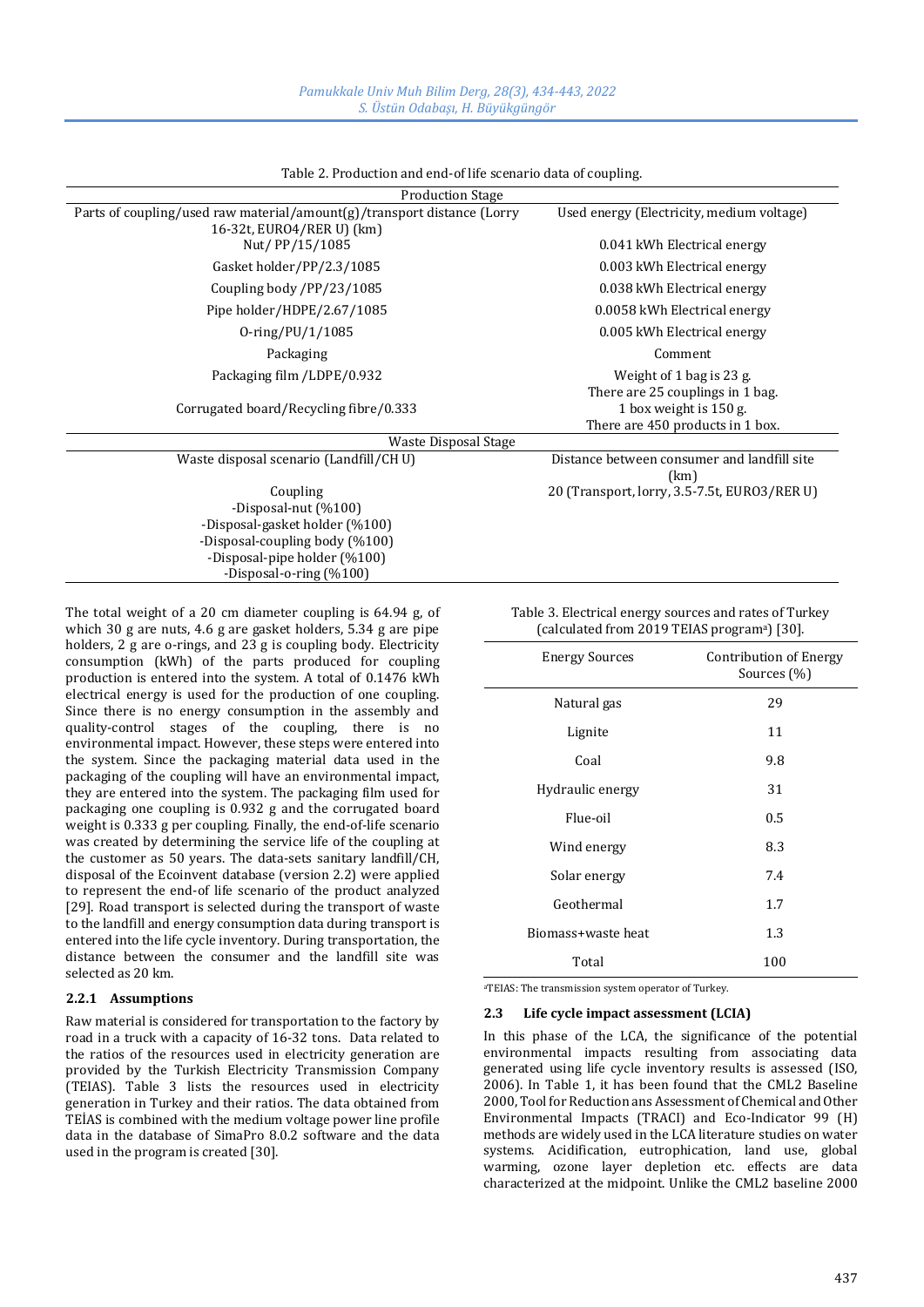and TRACI methods, the Eco-Indicator 99 is a method defined by the endpoint category that combines midpoint levels. For this reason, the evaluation of the inventory results is carried out using the Eco-Indicator 99 (H) method, which is included in SimaPro 8.0.2 (Pré Consultants, The Netherlands). The reason for the selection of the Eco-Indicator 99 (H) method is that it is more understandable and interpretable than other assessment methods, according to the end point assessment. The parameters in the impact categories in the Eco-Indicator 99 (H) method are carcinogens, respirable organics, respirable inorganics, climate change, radiation, ozone layer destruction, ecotoxicity, acidification, eutrophication, land use, minerals, and fossil fuels. These parameters form the midpoint of the Eco-Indicator 99 (H) method. The middle points are gathered in the common denominator and the end points are formed. The end points in the Eco-Indicator 99 (H) method are interpreted and the related data are given in Table 4.

Table 4. Endpoints and impact categories in Eco-Indicator 99(H) [28].

| Endpoints            | Impact category indicators (with their unit)                      |  |  |
|----------------------|-------------------------------------------------------------------|--|--|
|                      | Depletion of fossil fuel (expressed as MJ surplus /kg)            |  |  |
| Resources            | Depletion of minerals (expressed as MJ surplus<br>energy/kg)      |  |  |
| Ecosystem<br>quality | Land use (expressed as PDF m <sup>2</sup> .year)                  |  |  |
|                      | Acidification/eutrophication (expressed as<br>PDF<br>$m^2$ .year) |  |  |
|                      | Ecotoxicity (PAF m <sup>2</sup> .year)                            |  |  |
| Human<br>health      | Climate change (expressed as DALY)                                |  |  |
|                      | Ozone layer depletion (expressed as DALY)                         |  |  |
|                      | Carcinogenic substances (expressed as DALY)                       |  |  |
|                      | Radiation (expressed as DALY)                                     |  |  |
|                      | Respiratory effects (organic) (expressed as DALY)                 |  |  |
|                      | Respiratory effects (inorganic) (expressed as DALY)               |  |  |

In addition, the impact categories included in the method consist of three groups - "human health," "ecosystem quality" and "natural resources" - according to the end point method. After weighting the three endpoint groups, the final result is a dimensionless numerical value called the Eco-Indicator index denoted by pt (point). One Pt unit represents the average load (ecological footprint) of 1000 Europeans on the environment during a year [31]. The life cycle assessment of one coupling is assessed according to this method and interpreted according to impact categories. The assessment results are given in percentages. Figure 2 summarizes the steps of the coupling's LCA and the environmental effects summarized.

The midpoints that make up the last point of natural resources are minerals and fossil fuels. Humans will always extract the best resources first and leave lower quality resources for future implications. The damage to resources will be experienced by future generations, as they will have to make more effort to extract the remaining resources. Extra effort is needed to ensure that damage to the natural resources can be used by subsequent generations. This extra effort is described as surplus energy in the program and the measurement unit is MJ surplus energy/kg. The midpoints that create the end point of ecosystem quality are land use, acidification/eutrophication and ecotoxicity. The effect unit of land use and acidification/eutrophication midpoints is measured in the potentially disappeared fraction (PDF) of plants annually and in the area, while ecotoxicity is measured in the potentially affected fraction (PAF) annually and in the area. The middle points that make up the end point of human health are climate change, ozone depletion, carcinogenic substances, radiation, effects of respiratory organics and inorganics. These midpoints are measured in the Disability-adjusted life year unit (DALY). This unit was developed by the World Health Organization (WHO) and World Bank to describe the health effects that cause disease and death [28].



Figure 2. LCA of the coupling and its environmental effects.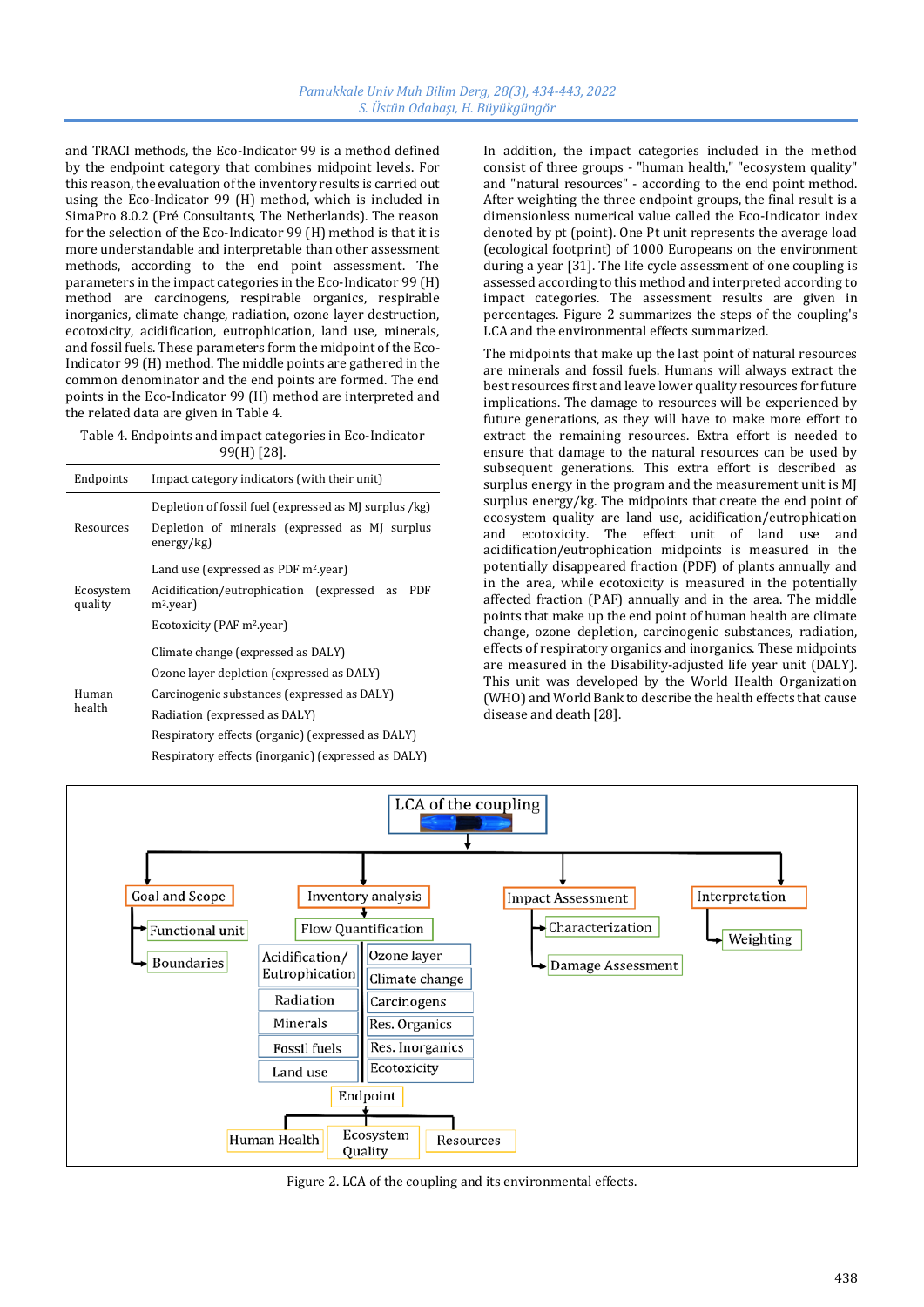# **3 Results and Discussions**

The life cycle of the coupling was created as a cradle-to-grave, and the end of life waste scenario was selected as a landfill disposal. Cradle to grave is a description used for analysis studies covering all life cycles and includes all processes that will be passed from raw material acquisition (cradle) to waste disposal (grave) [18]. When the LCA of the coupling is examined in the flow diagram in Figure 3, it is seen that the environmental impact of the production of the coupling is 79.9% and its disposal is 20.1%. It is seen that the most environmental impact in the production of the coupling is the polypropylene material used in the coupling body and nuts with a rate of 48%.

The life cycle of the coupling is assessed in two categories: Characterization factors and damage assessment.

Interpretation according to the characterization factor is made in the midpoints in the Eco-indicator 99 (H) method. The characterization factor results of the production and disposal stages of the coupling are given in Table 5. Weights were assigned according to these results and the weighting ratios were determined. According to this assessment, it was determined that the greatest environmental impact was due to the production phase of the coupling. Natural resources and energy are consumed during the supply of raw material. This causes depletion of fossil fuels, climate change and the depletion of the ozone layer. During the production phase of the coupling, the use of plastic material causes the increase of acidification/eutrophication, carcinogenic substances, respiratory organic and inorganic substances, and energy

consumption, leading to the increase of parameters such as ozone layer damage, climate change, and ecotoxicity.

Table 5. Characterization results for production and waste disposal stages a.

| <b>Impact Category</b>           | Unit                      | Production<br>of Coupling | Disposal of<br>Coupling |
|----------------------------------|---------------------------|---------------------------|-------------------------|
| Carcinogens                      | <b>DALY</b>               | $2.76*10-1$               | 1.53                    |
| Resp. organics                   | <b>DALY</b>               | $3.77*10^{-3}$            | $4.62*10-5$             |
| Resp. inorganics                 | <b>DALY</b>               | 1.04                      | $1.09*10-2$             |
| Climate change                   | <b>DALY</b>               | $5.01*10-1$               | $1.29*10-2$             |
| Radiation                        | <b>DALY</b>               | $5.65*10-4$               | $3.53*10-5$             |
| Ozone layer                      | <b>DALY</b>               | $8.34*10-5$               | $2.17*10-6$             |
| Ecotoxicity                      | PAF m <sup>2</sup> .year  | 0.034                     | 0.018                   |
| Acidification/<br>Eutrophication | PDF m <sup>2</sup> . year | 0.003                     | 0.0402                  |
| Land use                         | PDF m <sup>2</sup> . year | 0.0006                    | 0.00012                 |
| Minerals                         | Mj surplus<br>energy/kg   | 0.00073                   | $3.00*10-5$             |
| <b>Fossil</b> fuels              | Mj surplus<br>energy/kg   | 0.761                     | 0.002                   |

a: Dominant impacts based on weighting are shown in bold.



Figure 3. The life cycle diagram of coupling.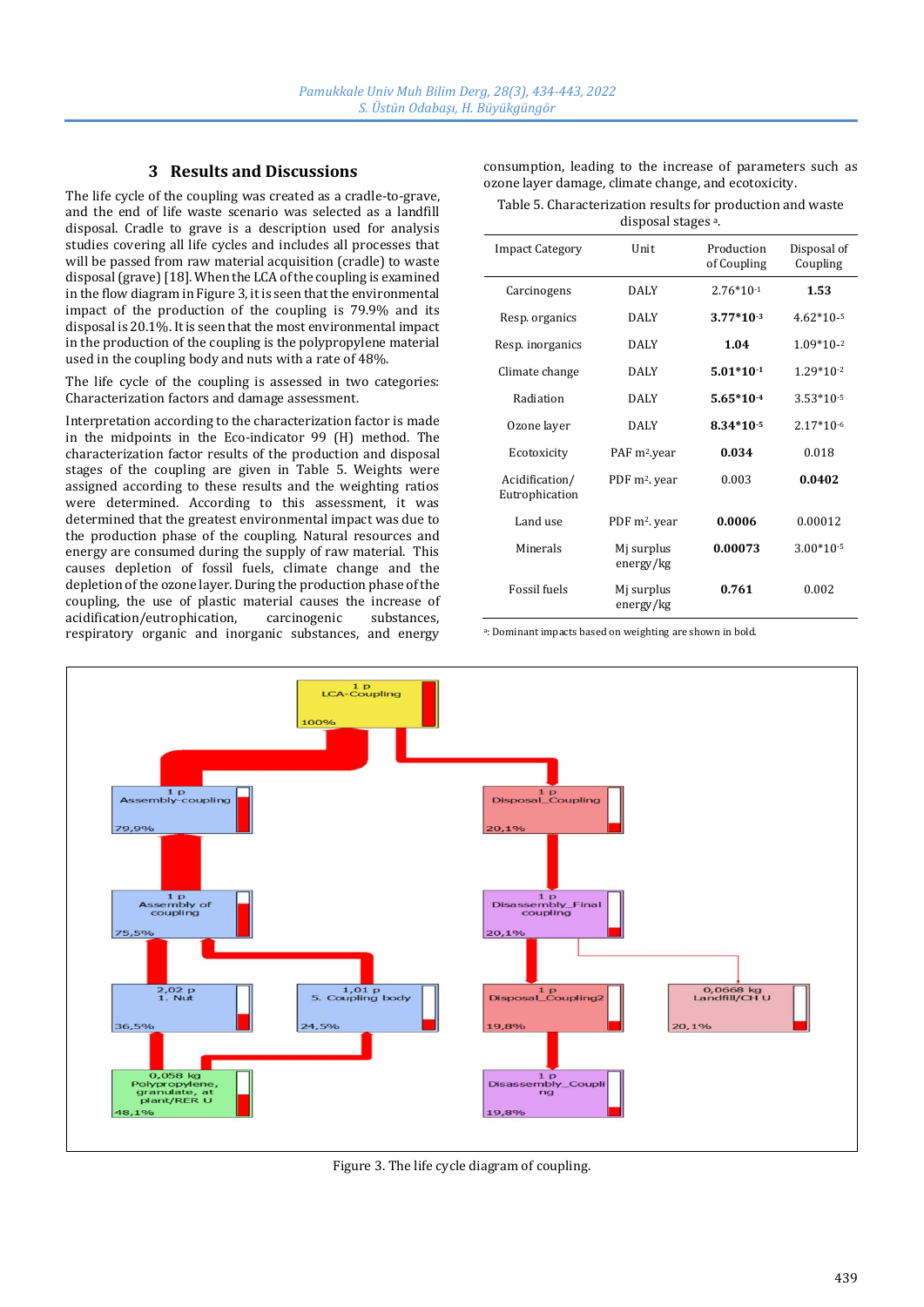Impact categories with a high environmental impact as a result of weighting ratios are written in bold font. Selected categories, processes, materials and their impact ratios are shown with detail in Table 6.

Table 6. Impact categories and ratios of processes and materials with high environmental impact values.

| <b>Impact Category</b>           | Dominant<br>Processes/Impact<br>Percent | Dominant<br>Materials/Impact<br>Percent                                             |
|----------------------------------|-----------------------------------------|-------------------------------------------------------------------------------------|
| Carcinogens                      | Production of<br>coupling / 0.84        | Cadmium<br>(ion)/0.97                                                               |
| Resp.<br>organics                | Production of<br>coupling $/ 0.98$      | NMVOC, non-<br>methane volatile<br>organic compounds,<br>unspecified<br>origin/0.99 |
| Resp.<br>inorganics              | Production of<br>coupling /0.99         | Nitrogen<br>oxides/0.98                                                             |
| Climate<br>change                | Production of<br>coupling /0.97         | Carbon dioxide,<br>fossil/0.99                                                      |
| Radiation                        | Production of<br>coupling /0.94         | Radon-222/0.94                                                                      |
| Ozone<br>layer                   | Production of<br>coupling /0.97         | Methane /0.99                                                                       |
| Ecotoxicity                      | Production of<br>coupling /0.66         | Nickel (ion)/0.99                                                                   |
| Acidification/<br>Eutrophication | Production of<br>coupling /0.98         | Nitrogen<br>oxides/0.98                                                             |
| Land use                         | Production of<br>coupling /0.83         | Transformation, to<br>arable, non-<br>irrigated/0.99                                |
| Minerals                         | Production of<br>coupling /0.96         | Nickel, in<br>ground/0.92                                                           |
| <b>Fossil</b> fuels              | Production of<br>coupling /0.99         | 0.761                                                                               |

The highest effect ratio in the table is 1.00. When Table 5 and Table 6 are examined, it is seen that the highest environmental effect is in the production stage. It has been observed that transportation of the raw material by road, the usage of plastic material, and the electricity consumption during usage all have a heavy environmental load. When the raw materials used are examined, it has been determined that the environmental load of polypropylene and polyurethane is higher than that of high density polyethylene. Since polypropylene is used a lot, it is considered that the transportation of raw materials leads to the consumption of natural resources due to the increase of fuel consumption and the consumption of electricity in the production stage. It is estimated that during the production of the polypropylene polymer, the proportion of respiratory organic materials increased due to the presence of nonmethane volatile organic compounds [32],[33]. However, polypropylene can be used repeatedly in the system because it is a thermoplastic material. For this reason, waste generation is almost nonexistent and it is not a problem. Polyurethane is a thermoset plastic, so there is no recycling and it cannot be used again in the system. For this reason, the amount of waste for this type of plastic is higher than the other type of plastics. Furthermore, when the life cycle of the raw material is analyzed, the radioactivity ratio is also high. When the database of the program is examined, it is thought that this excess level of radiation is caused by the radon element. Radon gas in soil and in the atmosphere can be adsorbed by polyurethane materials [33]. For this reason, polyurethane is frequently used in the insulation systems of buildings and glass [34]. As o-ring is produced from polyurethane polymer, it is presumed that radioactivity originates from this element. When the other impact categories are examined, it is presumed that polluting gases and aromatic compounds derived from the use of coloring chemicals are released because of the fact that the raw material is plastic, as well as the stabilizers used in the polymer production stage and the metallic ions. In addition, the use of fossil fuels has increased because of the petroleum-based raw materials and the consumption of fuel during transportation. Ozone depletion, climate change, acidification/eutrophication, and the environmental load of respiratory inorganic substances in the system is higher in the production stage of the product due to the carbon dioxide, nitrogen oxides and methane gases that are given off to the environment during the transporting process.

According to the damage categories evaluation, the Eco-Indicator 99 (H) method, grouped according to the characteristics of the middle points and end points, is formed from these points. These end points are made up of human health, ecosystem quality and natural resources. The LCA results of the production and disposal phases of the coupling were compared to these endpoints and the stage with the highest environmental load was determined. When the analysis results are examined and all endpoints are compared, it is determined that the maximum environmental load is generated during the production of the coupling. Table 7 shows the results of this comparison. When the end points of the production stage are compared, it is seen that the environmental load of the natural resources end point is the highest. When the database of the program is examined, it is determined that the most important factor affecting natural resources is oil consumption. It is thought that the environmental load is high because the raw material is plastic and because of the oil used in the production of this plastic.

Table 7. Comparison of coupling production and its disposal stages according to damage assessment.

| Damage<br>Category   | Unit                         | Production<br>of Coupling | Disposal of<br>Coupling | Total       |
|----------------------|------------------------------|---------------------------|-------------------------|-------------|
| Human<br>health      | DALY                         | $1.82*10-7$               | $1.56*10-7$             | $3.38*10-7$ |
| Ecosystem<br>quality | PDF*m <sup>2</sup> .ye<br>ar | 0.00711                   | 0.00191                 | 0.00902     |
| Resources            | MJ surplus                   | 0.762                     | 0.00262                 | 0.764       |

In addition, the environmental effects of the parts used in the production of the coupling are compared with each other in the weighting triangle, and the environmental loads from high to low are as follows: Coupling body, nut, gasket holder, pipe holder and o-ring. The environmental impact is shown in the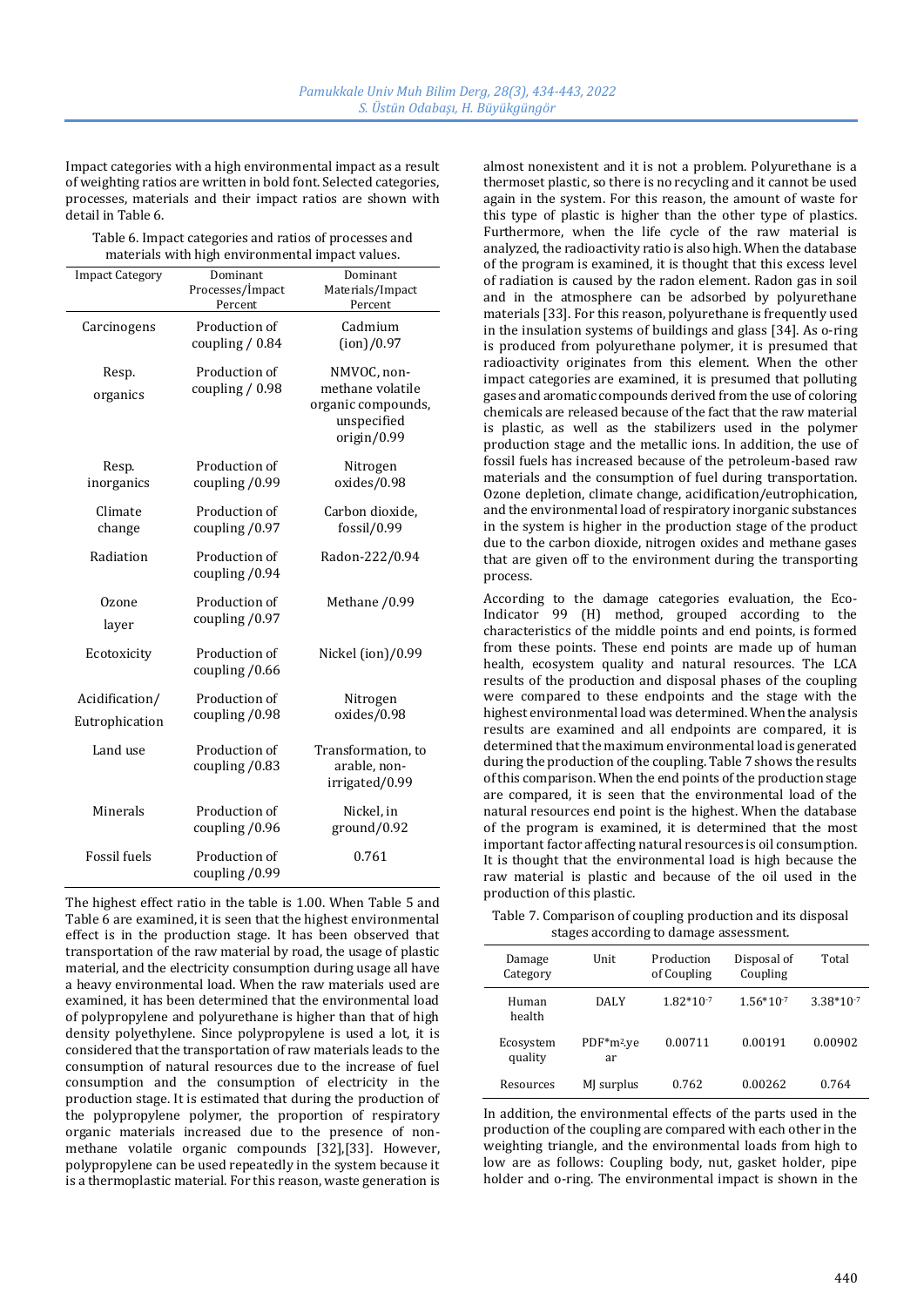weighting triangle. It is understood that if the area covered by the products is larger for the product, then the product has less environmental impact. If the weighting triangle is a single color, it is understood that the product has the lowest environmental impact in all three categories of impact (human health, ecosystem quality and natural resources), according to the loss assessment [28]. Figure 4 shows a comparison of the environmental effects of the o-ring and the coupling body. As it can be seen, the o-ring's environmental impact is very low compared to the environmental impact of the body. It has been determined that the environmental load of the coupling body is the greatest. This is because of the high amount of polypropylene used in the production of the products. For that reason, a monochromatic triangle is observed covering the entire triangular area.

#### **3.1 Sensitivity analysis**

A sensitivity analysis was conducted in accordance with ISO 14042 in order to check the results. In addition to the Eco-Indicator 99 (H) method, two different impact assessment methods - the ReCipe endpoint (H) and Impact 2002+ methods - were used in order to analyze their effects on the results. The results are given in Figure 5 as point units defined in the system.

The results were confirmed by sensitivity analysis. While performing the sensitivity analysis, all three methods were evaluated according to the endpoint method. According to the results of the analysis, it is found that the environmental impact from production is higher when the environmental effects of production and disposal of the coupling are compared. The

reason for the higher environmental load of the production phase is due to the use of electric energy. Considering the efficiency of the injection machines used in production, less energy consuming systems could be integrated in the process. Although the environmental load of the production stage of the coupling is high in all three methods, it is seen that the endpoint distributions (human health, ecosystem quality and resources) are different from each other.



Figure 4. Comparison of environmental loads in weighting triangle of the o-ring and coupling body.



Figure 5. Sensitivity analysis results obtained by using different impact methods. (a): EI99 method, (b): The ReCipe Endpoint method, (c): Impact 2002+ method.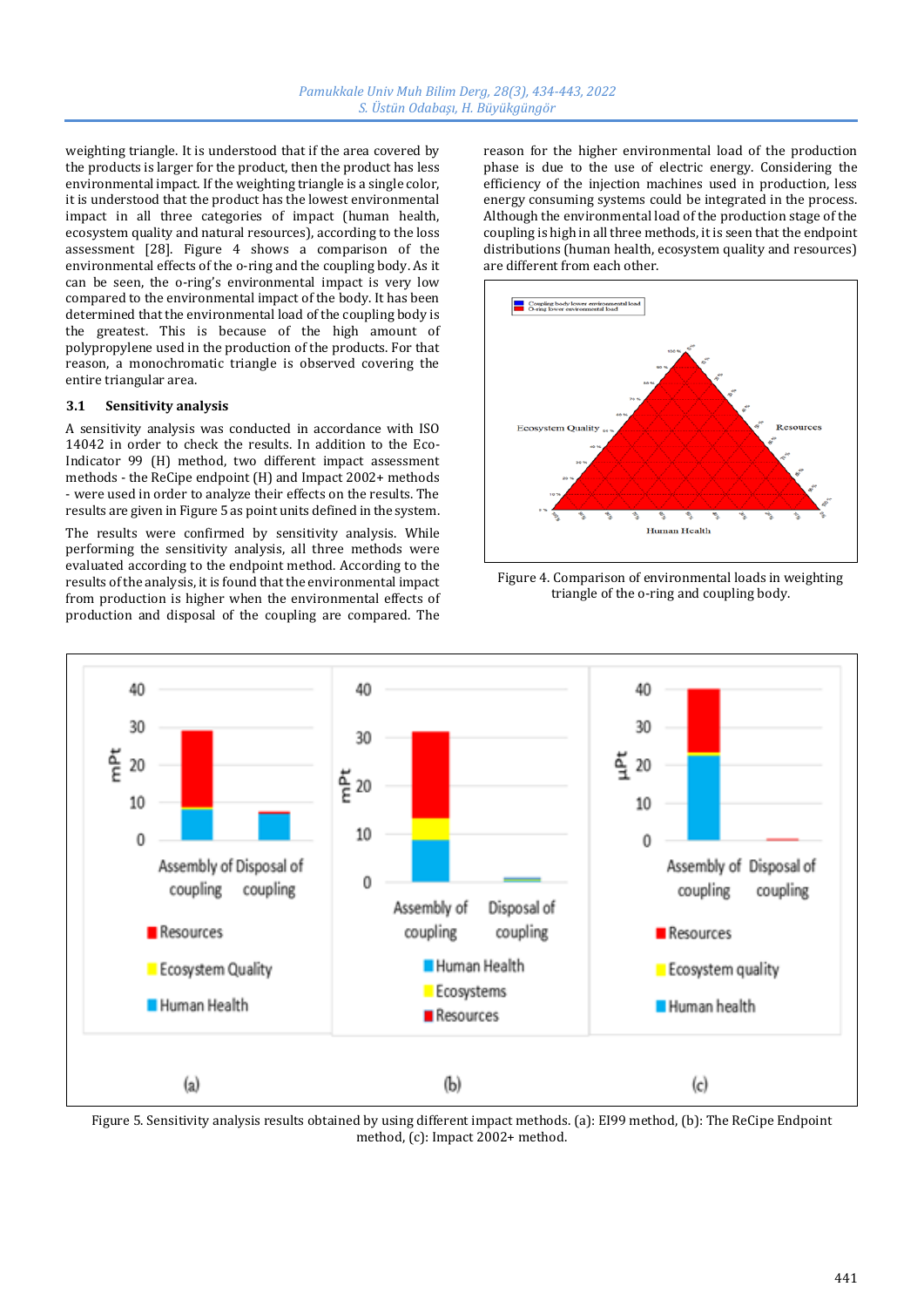In the Eco-Indicator 99 method, while the resources have the most effect in the production phase, it is seen that the impact on human health is higher in the Impact 2002+ method during the production phase. In The ReciPe method, it is seen that the effect on the ecosystem quality in the production phase is higher than other methods. When the disposal stage of the coupling is examined for all three methods, it is seen that the environmental impact is very low in the ReciPe and the Impact 2002+ methods, but the impact of the disposal stage is high in the Eco-Indicator 99 method. According to the Eco-Indicator 99 method, it has been determined that the highest environmental load in the disposal phase is "human health".

When the environmental impact of the coupling parts was examined, it has been determined that the environmental load of the coupling body is the greatest. This is because of the high amount of polypropylene used in the production of the products. However, polypropylene can be used repeatedly in the system because it is a thermoplastic material. For this reason, waste generation is not an issue. Recycling of the o-ring is not possible in the system, as the o-ring is made of thermoset plastic material. For this reason, the o-ring produces the most waste in the system. It is sent for use as an asphalt additive in these wastes. Recently, the production and use of bio-based plastic polymers have come to the fore. In parallel with the developing technology, the bio-based polymer can be used in the production of coupling parts. Thus, the amount of greenhouse gas originating from production is reduced and the decomposition process in the landfill is accelerated. Improvement of the system can be achieved in this respect, with a waste generation being reduced and a sustainable approach being adopted. In general, it is recommended to use packages that are biodegradable in nature for the packaging of the coupling and for the packaging materials used for consumer transportation (low-density polyethylene and corrugated cardboard).

Finally, at the disposal stage in landfill, due to the nature of the product's plastic raw material, harmful wastes that are difficult to degrade biologically build up in the environment and land use also inevitably increases. As a result, it is observed that there is an increase in carcinogenic substances, radioactivity and land use.

# **4 Conclusions**

The present study provides a cradle to grave LCA of plastic coupling. According to the results of this study that focused on environmental impacts of the plastic coupling, it was determined that the greatest environmental impact was due to the production phase of the coupling. While the production phase of the coupling strongly affects the end point index of resources, the impacts on ecosystem quality and human health availability are mainly due to the consumption of electrical energy and using of raw material. The life cycle assessment of this coupling with the highest environmental impact during the production phase was supported by sensitivity analysis tests. According to the sensitivity analysis, it was shown that methodological choices were helpful in understanding the effect of the results.

The main focus of this study is to examine the environmental effects of plastic couplings that prevent water leakage by connecting pipes and contribute to the literature. As a result of the study, it was stated how much environmental impact even small structures such as couplings can actually have. Instead of disposal of end-of-life plastics in landfills, reuse/recycling should be supported and waste management systems should be improved. In addition, instead of using fossil fuels as a raw material source in the production of plastic polymers, different types of bio-based raw materials should be focused on. Supporting the transition to alternative raw materials is of great importance for sustainability.

# **5 Acknowledgements**

This work was supported by Ondokuz Mayis University, Turkey (Grant number OYP 1919/002). Part of this work was presented at the Eurasia 2014 Waste Management Symposium. We thank the Poelsan factory for helping us obtain data during our study.

# **6 Author contribution statements**

All authors contributed to the study conception and design. Literature review, data collection and all analysis were performed by Sevde ÜSTÜN ODABAŞI. The study was supervised by Hanife BÜYÜKGÜNGÖR. The first of manuscript was written by Sevde ÜSTÜN ODABAŞI and all authors commented on previous versions of manuscript. All authors read and approved the final manuscript.

# **7 Ethics committee approval and conflict of interest statement**

There is no need to obtain permission from the ethics committee for the article prepared. There is no conflict of interest with any person/institution in the article prepared.

### **8 References**

- [1] Kayılı MT, Çelebi G. "Investigation of plastic wastes and possibilities for use in construction". *Ulusal Çevre Bilimleri Araştırma Dergisi*, 3(3), 148-157, 2020.
- [2] Nielsen TD, Hasselbalch J, Holmberg K, Stripple J. "Politics and the plastic crisis: A review throughout the plastic life cycle". *Wires Energy and Environment*, 9(360), 1-18, 2020.
- [3] Turkish Plastics Industry Foundation, Development and Education Association. "Turkish Plastic Industry Report 2016". [https://pagev.org/upload/files/Hammadde%20Yeni%2](https://pagev.org/upload/files/Hammadde%20Yeni%20Tebli%c4%9f%20Bilg.%203/T%c3%bcrkiye%20Plastik%20Sekt%c3%b6r%20Raporu%202016.pdf) [0Tebli%c4%9f%20Bilg.%203/T%c3%bcrkiye%20Plasti](https://pagev.org/upload/files/Hammadde%20Yeni%20Tebli%c4%9f%20Bilg.%203/T%c3%bcrkiye%20Plastik%20Sekt%c3%b6r%20Raporu%202016.pdf) [k%20Sekt%c3%b6r%20Raporu%202016.pdf](https://pagev.org/upload/files/Hammadde%20Yeni%20Tebli%c4%9f%20Bilg.%203/T%c3%bcrkiye%20Plastik%20Sekt%c3%b6r%20Raporu%202016.pdf) (10.06.2021).
- [4] Li WC, Tse HF, Fok L. "Plastic waste in the marine environment: a review of sources, occurence and effects". *Science of Total Environment*, 566-567, 333-349, 2016.
- [5] United Nations Environment Programme. "Valuing Plastics: The Business Case for Measuring, Managing and Disclosing Plastic Use in the Consumer Goods industry. Nairobi, Kenya", Kenya", Kenya (Kenya) <https://wedocs.unep.org/handle/20.500.11822/9238> (08.06.2021)
- [6] European Commission. "Communication From the Commission to the European Parliament, the Council, the European Economic and Social Committee and the Committee of the Regions–A European Strategy for Plastics in a Circular Economy". [https://eur](https://eur-lex.europa.eu/legal-content/EN/TXT/?uri=COM%3A2018%3A28%3AFIN)[lex.europa.eu/legal](https://eur-lex.europa.eu/legal-content/EN/TXT/?uri=COM%3A2018%3A28%3AFIN)[content/EN/TXT/?uri=COM%3A2018%3A28%3AFIN](https://eur-lex.europa.eu/legal-content/EN/TXT/?uri=COM%3A2018%3A28%3AFIN) (08.06.2021).